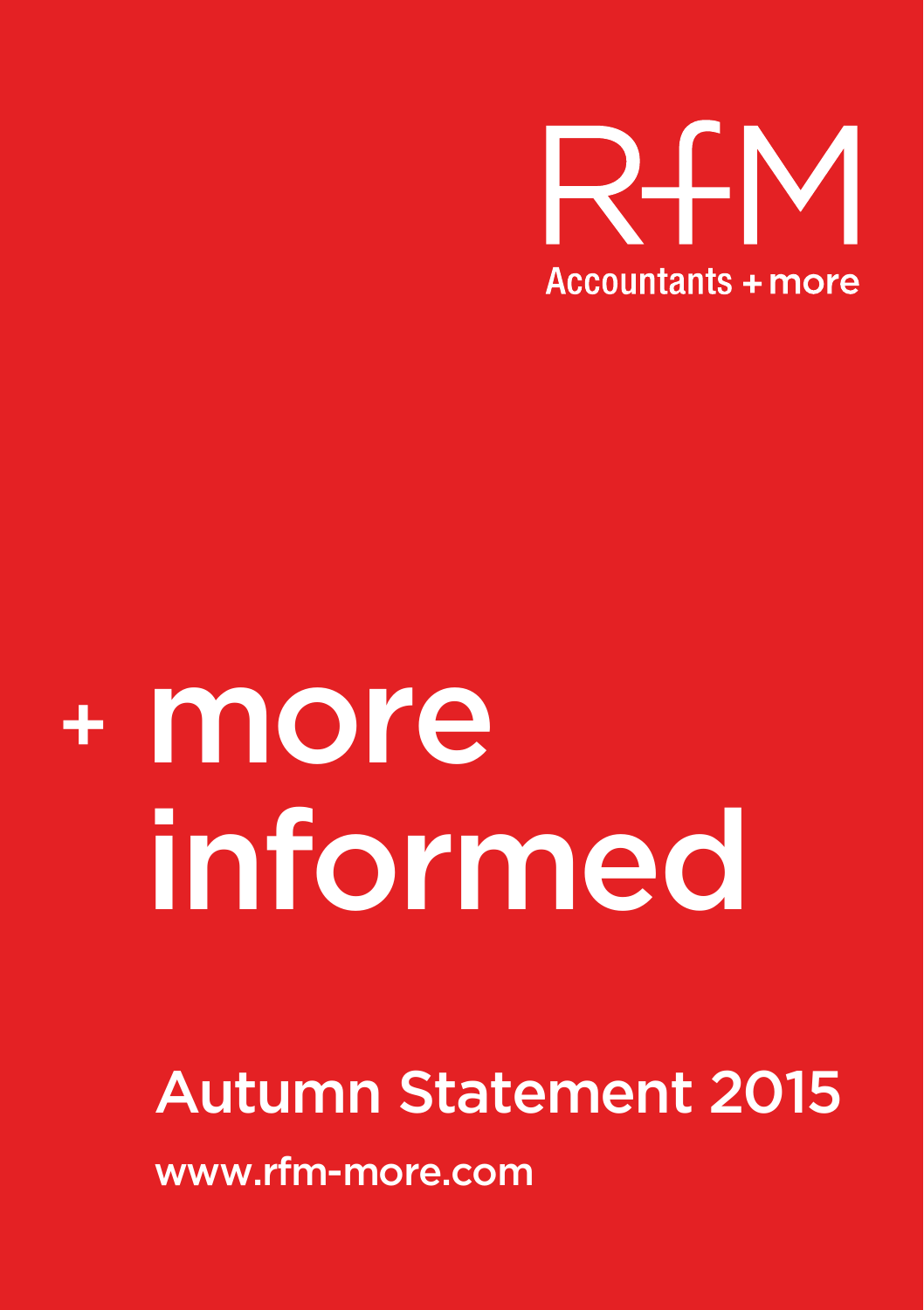# Autumn Statement 2015 <sup>+</sup> more informed

On Wednesday 25 November the Chancellor George Osborne presented the first Autumn Statement of this Parliament along with the Spending Review.

His speech and the supporting documentation set out both tax and economic measures. Our summary concentrates on the tax measures which include:

- $n$  changes to the prospective Tax-Free Childcare scheme
- $\blacksquare$  reversal of most of the tax credit proposals
- $\blacksquare$  retaining the 3% diesel supplement for company cars which was to be abolished
- $\blacksquare$  the introduction of an apprenticeship levy
- $\blacksquare$  proposals to restrict tax relief for travel and subsistence expenses for workers engaged through employment intermediaries
- $\blacksquare$  the introduction of a payment on account of any capital gains tax due on the disposal of residential property
- $\blacksquare$  the introduction of higher rates of Stamp Duty Land Tax on purchases of additional residential properties.

In the Budgets in March and July the government announced various proposals many of which have been subject to consultation with interested parties. Some of these proposals are summarised here. Draft legislation relating to many of these areas will be published on 9 December and some of the details may change as a result.

Our summary also provides a reminder of other key developments which are to take place from April 2016.

#### Disclaimer

This summary is published for the information of clients. It provides only an overview of the main proposals announced by the Chancellor of the Exchequer in his Autumn Statement, and no action should be taken without consulting the detailed legislation or seeking professional advice. Therefore no responsibility for loss occasioned by any person acting or refraining from action as a result of the material contained in this summary can be accepted by the authors or the RfM Accountants.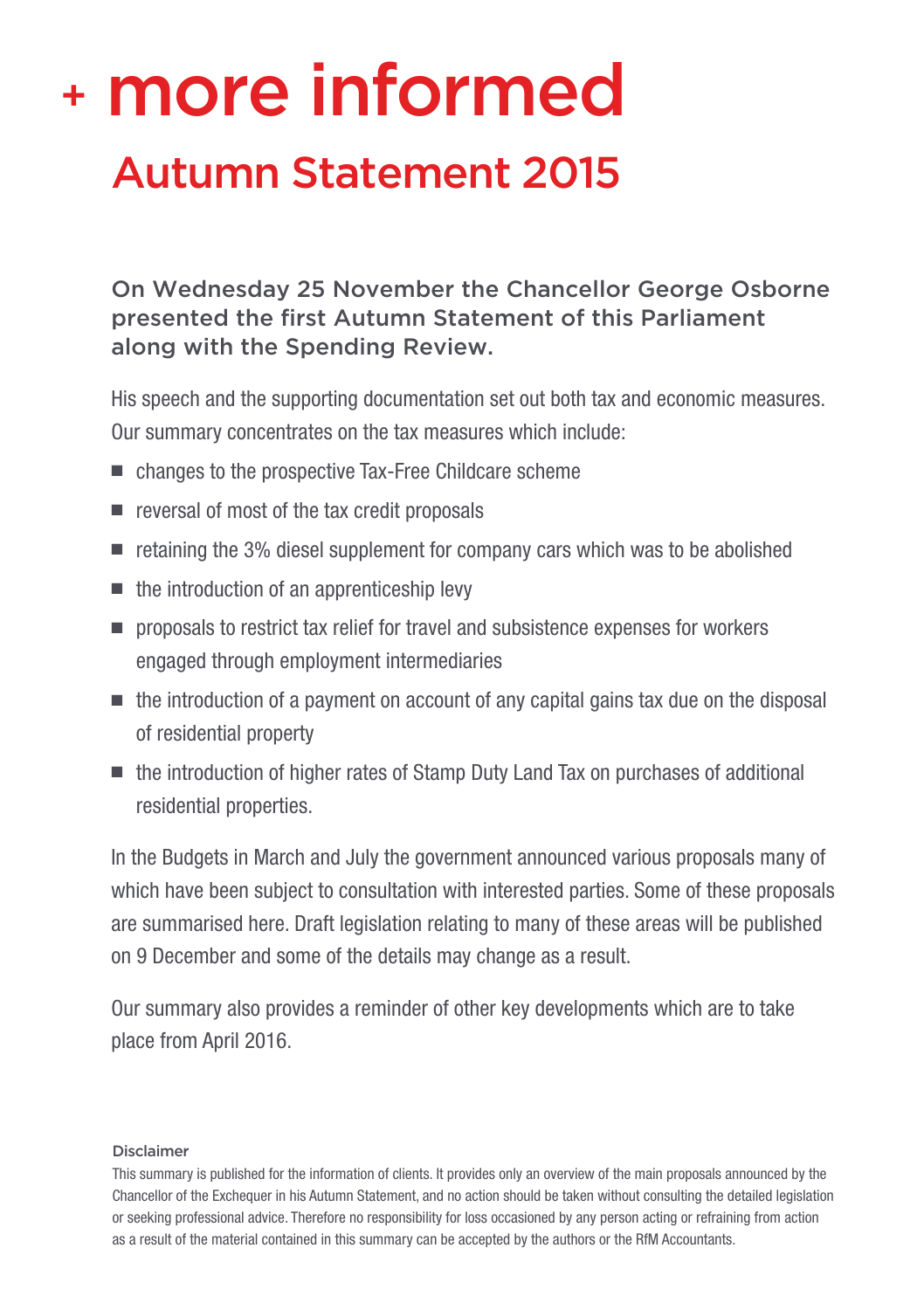# Personal Tax

#### The Personal Allowance

For those born after 5 April 1938 the personal allowance is currently £10,600. Those born before 6 April 1938 have a slightly higher allowance. The Chancellor announced in the Summer Budget that the personal allowance will be increased to £11,000 for 2016/17 and to £11,200 in 2017/18.

The government has an objective to raise the personal allowance to £12,500 by the end of this Parliament.

Not everyone has the benefit of the full personal allowance. There is a reduction in the personal allowance for those with 'adjusted net income' over £100,000 which is £1 for every £2 of income above £100,000. So for 2015/16 there is no personal allowance where adjusted net income exceeds £121,200.

#### Tax bands and rates

The basic rate of tax is currently 20%. The band of income taxable at this rate is £31,785 so that the threshold at which the 40% band applies is £42,385 for those who are entitled to the full basic personal allowance.

The Chancellor has previously announced that the basic rate limit will be increased to £32,000 for 2016/17 and to £32,400 for 2017/18.

The higher rate threshold will therefore rise to £43,000 in 2016/17 and £43,600 in 2017/18 for those entitled to the full personal allowance.

The additional rate of tax of 45% remains payable on taxable income above £150,000.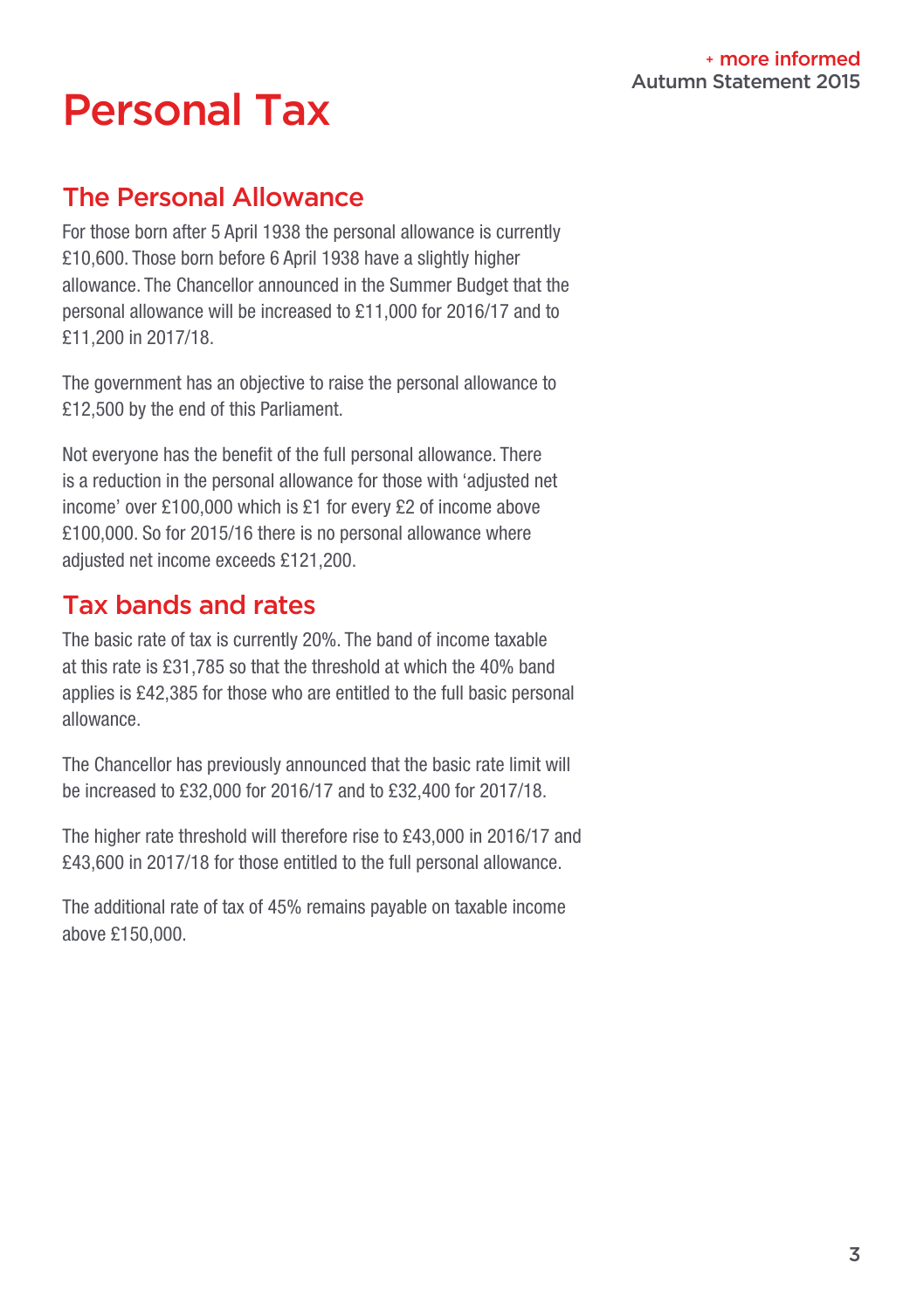### Taxation of savings income

Currently, some individuals qualify for a 0% starting rate of tax on savings income up to £5,000. The government has confirmed that the £5,000 band will be kept at the same level for 2016/17. The rate is not available if taxable non-savings income (broadly earnings, pensions, trading profits and property income) exceeds the starting rate limit.

The Chancellor announced in the March Budget that a Personal Savings Allowance would be introduced for income such as bank and building society interest from 6 April 2016.

The Personal Savings Allowance will apply for up to £1,000 of a basic rate taxpayer's savings income, and up to £500 of a higher rate taxpayer's savings income each year. The Personal Savings Allowance will not be available for additional rate taxpayers.

#### Taxation of dividend income

Currently, when a dividend is paid to an individual, it is subject to different tax rates compared to other income due to a 10% notional tax credit being added to the dividend. So for an individual who has dividend income which falls into the basic rate band the effective tax rate is nil as the 10% tax credit covers the 10% tax liability. For higher rate (40%) and additional rate (45%) taxpayers, the effective tax rates on a dividend receipt are 25% and 30.6% respectively.

To determine which tax band dividends fall into, dividends are treated as the last type of income to be taxed.

From 6 April 2016:

- $\blacksquare$  the 10% dividend tax credit is abolished with the result that the cash dividend received will be the gross amount potentially subject to tax
- $\blacksquare$  a new Dividend Tax Allowance charges the first £5,000 of dividends received in a tax year at 0%
- $\blacksquare$  for dividends above £5,000, new rates of tax on dividend income will be 7.5% for basic rate taxpayers, 32.5% for higher rate taxpayers and 38.1% for additional rate taxpayers.

#### Comment

The current 0% starting rate does not apply to many people as income, such as a salary, exceeds the total of the personal allowance (£10,600) and the starting rate limit of £5,000. The Personal Savings Allowance will however be of benefit to all basic and higher rate taxpayers.

The government estimates that around 95% of taxpayers will not pay any tax on interest received.

#### Comment

Many individuals do not have £5,000 of dividend income so are potential winners in the new regime. The removal of any tax on dividends up to £5,000 increases the attractiveness of holding some investments which provide dividend returns rather than interest receints. Use can then also be made of the CGT annual exemption by selective selling of investments.

Basic rate taxpayers need to appreciate that all dividends received still form part of the total income of an individual. If dividends above £5,000 are received, the first £5,000 will use up some or all of the basic rate band available. The element of dividends above £5,000 which are taxable may well therefore be taxed at 32.5%.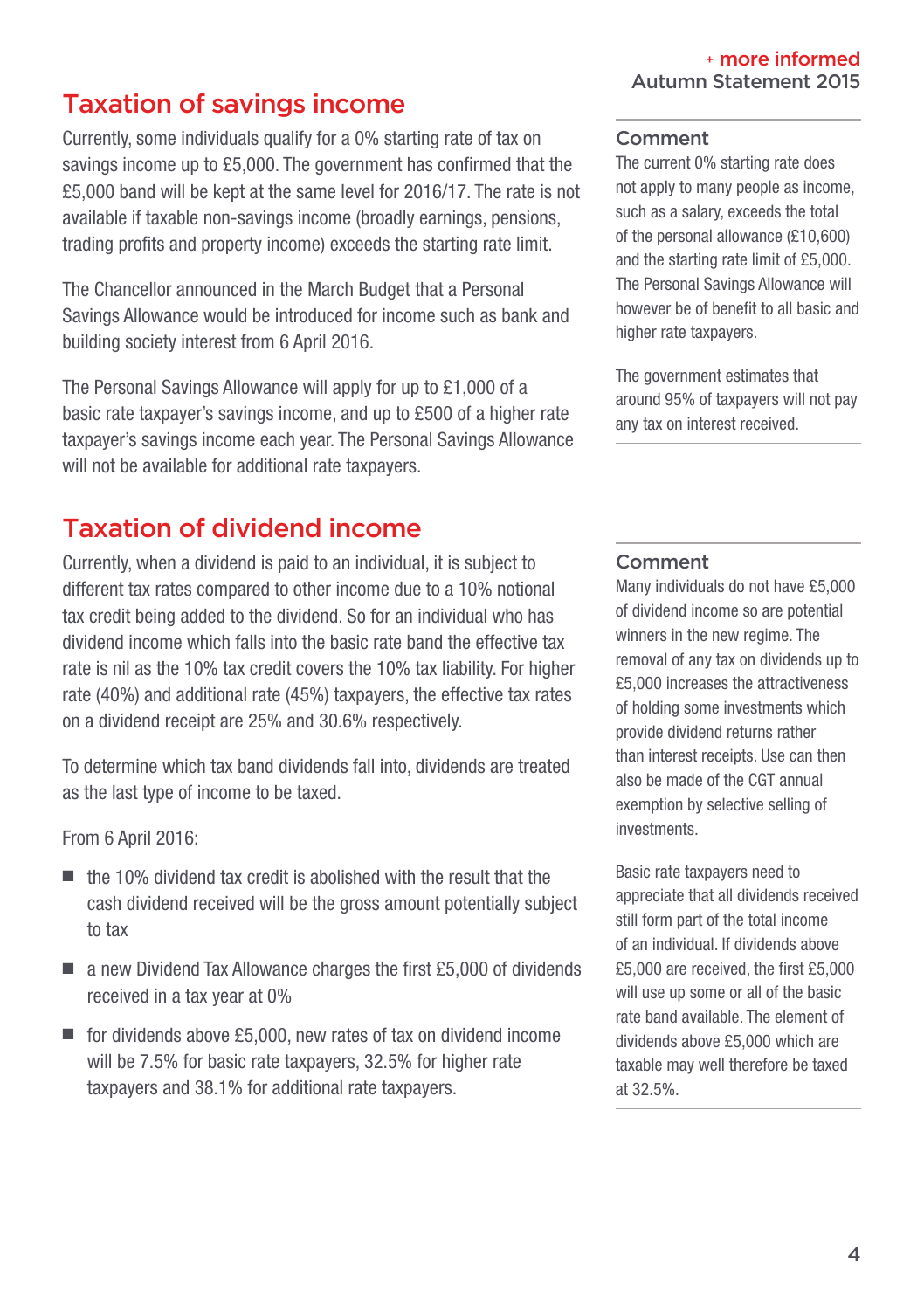# Individual Savings Accounts (ISAs)

In 2015/16 the overall ISA savings limit is £15,240 and this level will be maintained for 2016/17.

Two changes are proposed with effect from 6 April 2016.

- $\blacksquare$  Changes will be made to the existing ISA Regulations to establish a new flexibility within ISAs which allows savers to replace cash they have withdrawn from their account earlier in a tax year, without this replacement counting towards the annual ISA limit for that year. This flexibility will be available in relation to both current year and earlier years' ISA savings where provided for in the terms and conditions of a 'flexible ISA'.
- $\blacksquare$  The government will introduce a third ISA, the Innovative Finance ISA, for loans arranged via a peer to peer (P2P) platform.

Following a public consultation, the list of ISA eligible investments will be extended in autumn 2016 to include debt securities offered via crowdfunding platforms. This will form part of the Innovative Finance ISA. The government will also explore the case for extending the list to include equity crowdfunding.

Lastly, where a deceased person's estate includes ISAs, the government will legislate to allow the tax advantages to continue whilst the estate is in administration.

#### Help to Buy ISA

The government announced the introduction of the Help to Buy ISA in the March Budget. The scheme will provide a government bonus to each person who has saved into a Help to Buy ISA at the point they use their savings to purchase their first home. For every £200 a first time buyer saves, the government will provide a £50 bonus up to a maximum bonus of £3,000 on £12,000 of savings.

Help to Buy ISAs will be available for first time buyers to start saving into from 1 December 2015. First time buyers will be able to open their Help to Buy ISA accounts with an additional one off deposit of £1,000.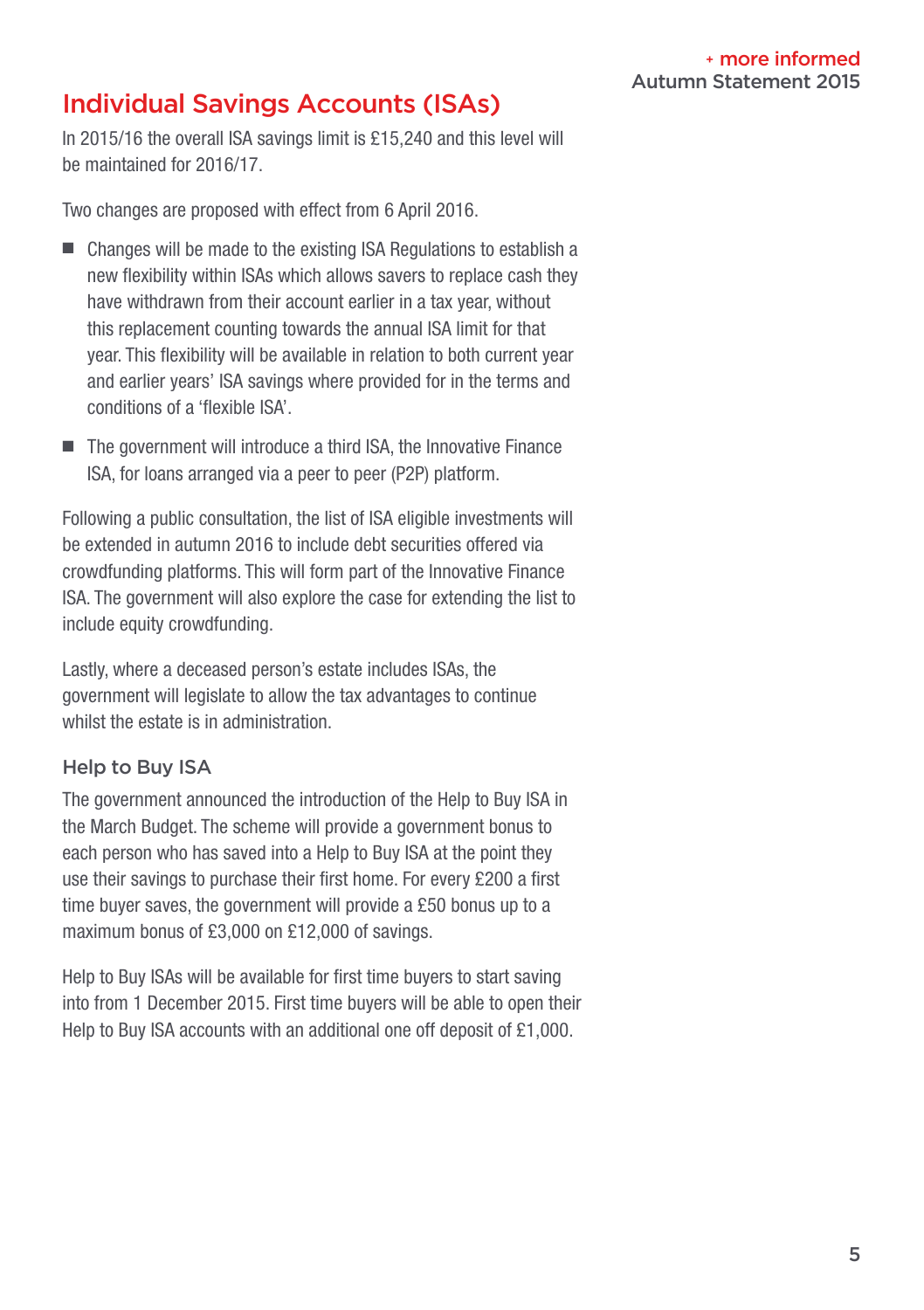## Tax credits

A number of changes to tax credits and Universal Credit were announced in the July Budget but the Chancellor has scrapped some of the changes following a defeat of the proposals by the House of Lords.

The government has confirmed that:

- $\blacksquare$  The rate at which a tax credit claimant's award is reduced as each pound of their income exceeds the income threshold (known as the taper rate) will remain at 41% of gross income from April 2016.
- $\blacksquare$  The level of income at which a claimant's tax credit award begins to be tapered away (known as the income threshold), will remain at £6,420 per year from April 2016. Claimants earning below this amount will retain their maximum award. Consequently the income threshold for Child Tax Credit-only claimants will remain at £16,105 in 2016/17.
- As announced at Summer Budget 2015, the income rise disregard in tax credits will reduce from £5,000 to £2,500. This is the amount by which a claimant's income can increase in-year compared to their previous year's income before their award is adjusted.

The changes to Universal Credit announced at Summer Budget will go ahead as planned from 2016/17.

## New Tax-Free Childcare scheme

In Budget 2013, the government announced new tax incentives for childcare. This scheme is expected to launch in 2017.

Under the scheme the relief will be 20% of the costs of childcare up to a total of childcare costs of £10,000 per child per year. The scheme will therefore be worth a maximum of £2,000 per child (£4,000 for a disabled child).

The government has announced changes to the conditions to qualify for Tax-Free Childcare. All parents in the household must:

- $\blacksquare$  meet a minimum income level based on the equivalent of working 16 hours a week at the National Living Wage (increased from eight hours at the National Minimum Wage)
- each earn less than £100,000 a year (reduced from £150,000), and
- $\blacksquare$  not already be receiving support through tax credits or Universal Credit.

#### Comment

There are two types of tax credits; Working Tax Credit (WTC) and Child Tax Credit (CTC). The CTC is potentially available to families who have responsibility for one or more child.

The Universal Credit is gradually being introduced. It is a new type of benefit replacing six existing benefits - income-based jobseeker's allowance, income-related employment and support allowance, income support, housing benefit, WTC and CTC.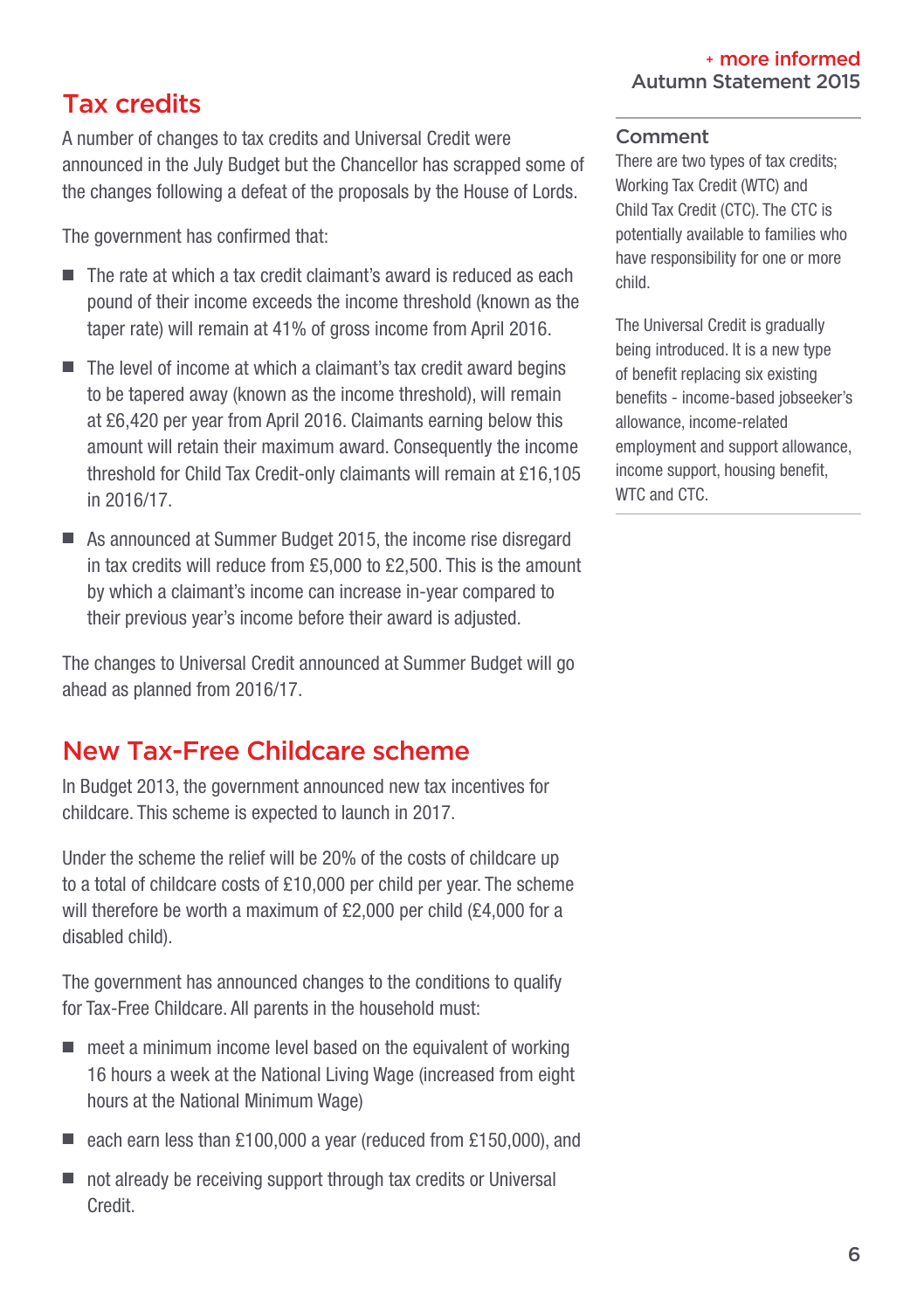The current system of employer supported childcare will continue to be available for current members if they wish to remain in it or they can switch to the new scheme. Employer supported childcare will continue to be open to new joiners until the new scheme is available.

It is proposed that parents register with the government and open an online account. The scheme will be delivered by HMRC in partnership with National Savings and Investments, the scheme's account provider. The government will then 'top up' payments into this account at a rate of 20p for every 80p that families pay in.

#### Free childcare

From September 2017 the free childcare entitlement will be doubled from 15 hours to 30 hours a week for working parents of 3 and 4 year olds. The government will implement this extension of free hours early in some local areas from September 2016. This free childcare is worth around £5,000 a year per child. The 30 hours free childcare offer for working parents of 3 and 4 year olds has been extended to help families maintain childcare arrangements and support the transition back to work at the end of their parental leave or period of ill health.

## Pensions – restriction on tax relief

In the Summer Budget, further restrictions were announced to the amount of Annual Allowance that would be available to individuals. The Annual Allowance provides an annual limit on tax relieved pension savings. It is currently £40,000 (although some individuals may be entitled to a higher figure due to transitional provisions). From 6 April 2016 the government has introduced a taper to the Annual Allowance for those with adjusted annual incomes, including their own and employer's pension contributions, over £150,000. For every £2 of adjusted income over £150,000, an individual's Annual Allowance will be reduced by £1, down to a minimum of £10,000.

The government also wants to make sure that the right incentives are in place to encourage saving into pensions in the longer term. The government therefore launched a consultation in July 2015 on whether there is a case for reforming pensions tax relief. The government is considering the responses received and will publish a response at Budget 2016.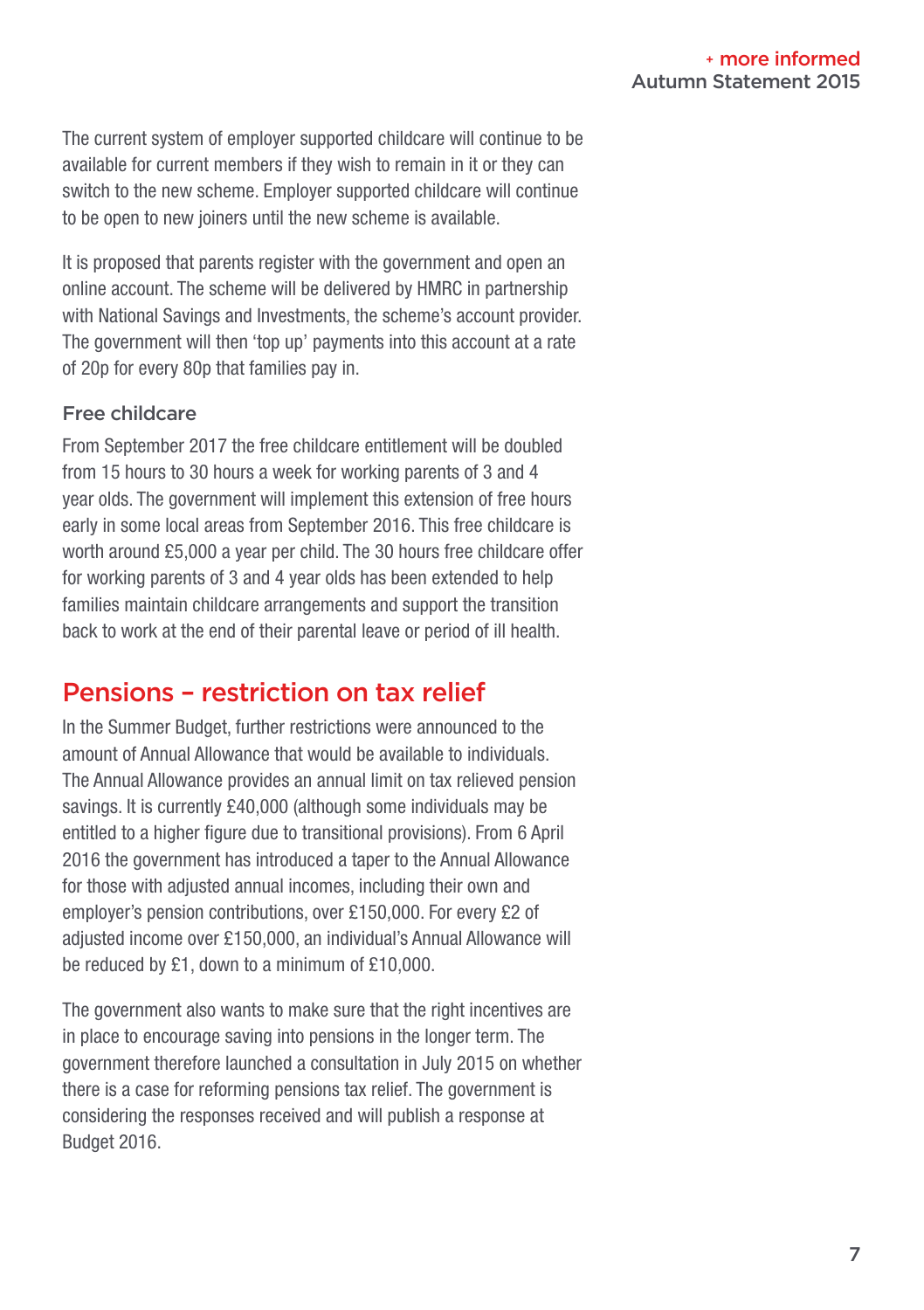## Secondary market for annuities

The government will remove the barriers to creating a secondary market for annuities, allowing individuals to sell their annuity income stream. The government will set out further details on this measure, including the framework for the consumer protection package, in its consultation response this December.

#### State pension

The state pension will rise in April 2016 by £3.35 to £119.30 per week. In addition the 'triple lock', which ensures that the state pension rises in line with the highest of the growth in prices, average earnings or 2.5%, will be maintained.

The new single-tier state pension will be set at £155.65 per week from April 2016.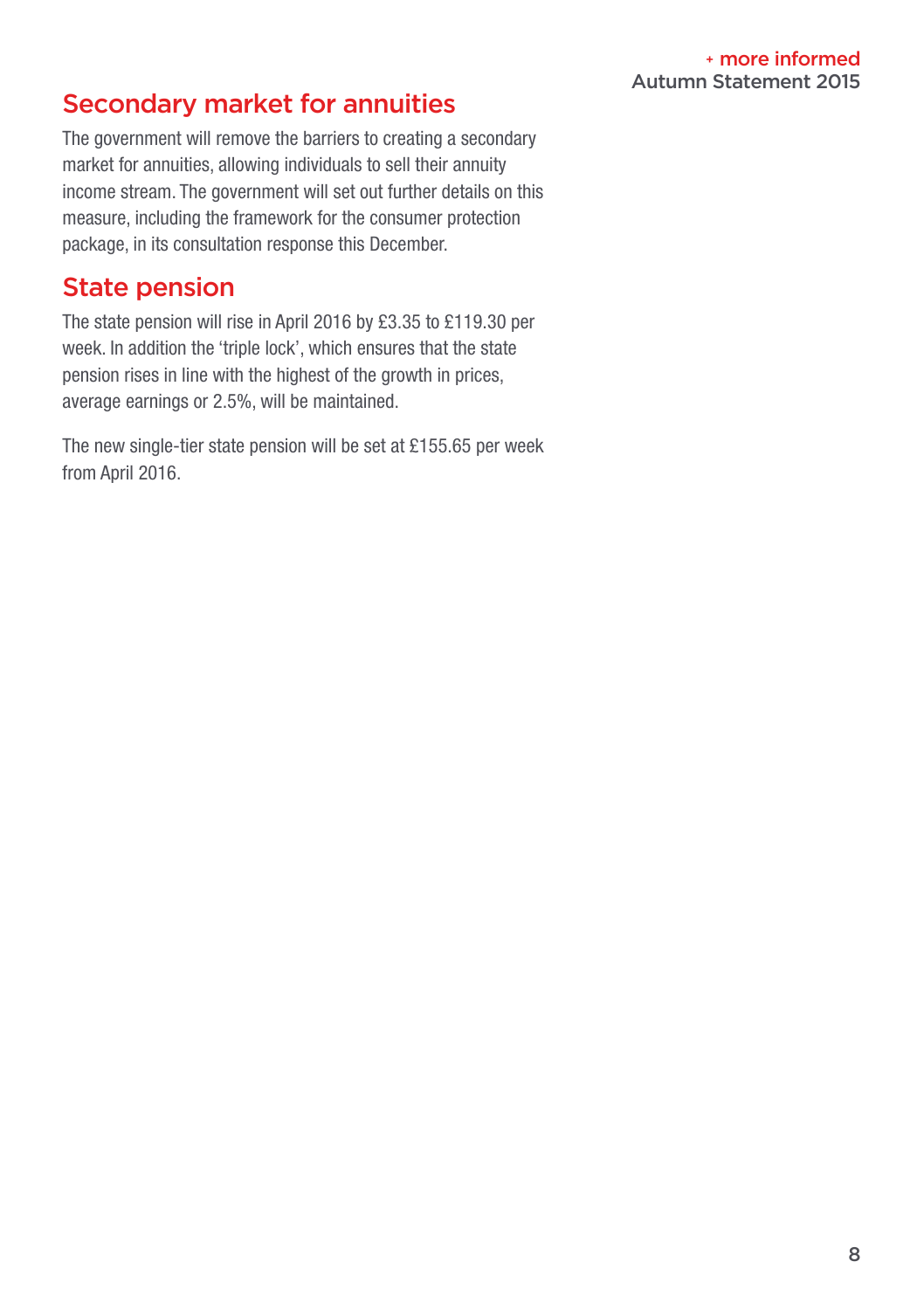# Business Tax

#### Corporation tax rates

The main rate of corporation tax is currently 20% and this rate will continue for the Financial Year beginning on 1 April 2016. The main rate of corporation tax will then be reduced as follows:

- 19% for the Financial Years beginning on 1 April 2017, 1 April 2018 and 1 April 2019
- 18% for the Financial Year beginning on 1 April 2020

#### Annual Investment Allowance (AIA)

The AIA provides a 100% deduction for the cost of most plant and machinery (not cars) purchased by a business, up to an annual limit and is available to most businesses.

The maximum amount of the AIA was temporarily increased to £500,000 from April 2014 until 31 December 2015. The level of the maximum AIA will now be set permanently at £200,000 for all qualifying investment in plant and machinery made on or after 1 January 2016.

Where a business has a chargeable period which spans 1 January 2016 there are transitional rules for calculating the maximum AIA for that period.

#### Corporation tax of 45% on restitution interest

The government has provided that a special 45% rate of corporation tax is to be applied to restitution interest. This measure was legislated for in Finance (No.2) Act 2015. Restitution interest can arise when a company has made a claim to the courts in relation to tax paid under a 'mistake of law' where HMRC are the defendants. Any interest award that represents compensation for the time value of money is restitution interest. If received on or after 21 October 2015, this interest will be charged at a special rate of 45%. This rate does not apply to any amounts which represent the repayment of overpaid tax or interest payments by HMRC under statutory provisions.

AIA Transitional Rules

The timing of the expenditure around 1 January 2016 is critical for businesses with a chargeable period which straddles this date. For example a company with a 31 March year end has an AIA limit for the year to 31 March 2016 as follows:

April 2015 – December 2015  $9/12 \times \text{\pounds}500.000 = \text{\pounds}375.000$ January 2016 – March 2016  $3/12 \times \text{\pounds}200.000 = \text{\pounds}50.000$  $Total =$   $$425,000$ 

However any AIA available on expenditure in the second period would be limited to the time apportioned maximum in that period. So, for expenditure incurred on or after 1 January until 31 March 2016, the maximum amount of relief will only be £50,000.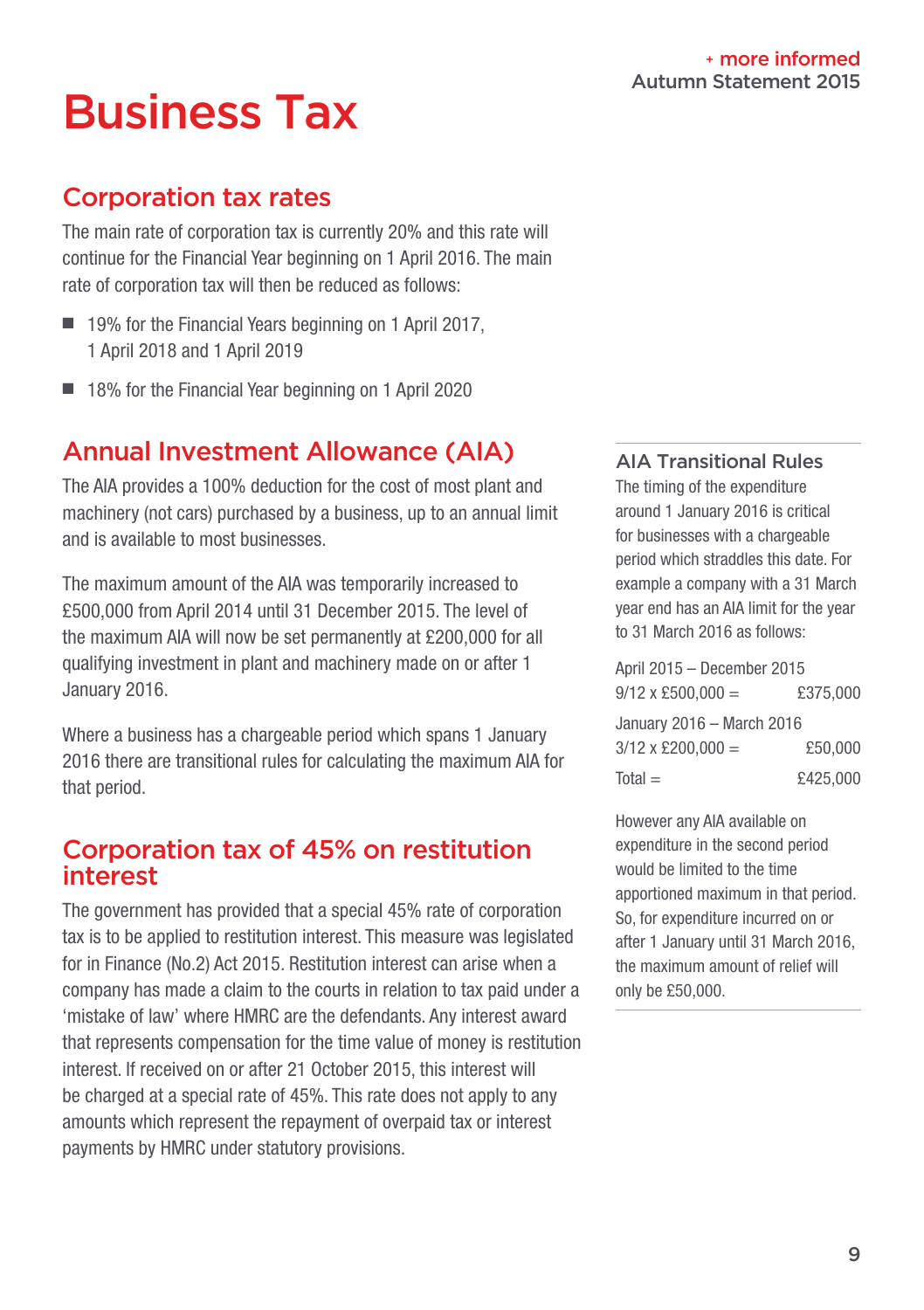## Research and development (R&D)

The government has introduced a voluntary Advanced Assurance scheme for small businesses making their first R&D claim. The scheme commenced in November 2015 and provides successful applicants assurance that HMRC will allow their first three years of R&D tax relief claims without further enquiry. The government also intend to improve their communication and guidance for small companies seeking to claim R&D tax relief.

#### Loans to trustees of charitable trusts

Under current legislation, loans made by close companies to trustees of charitable trusts which are participators, or associates of participators, in the company could be liable to a tax charge of 25% under 'loans to a participator' rules. Any such loans made on or after 25 November 2015 will now be exempt from this charge. The new rule only applies where the loan received by the trustee is applied wholly to the purposes of the charitable trust.

# Extending averaging for farmers

The averaging period for self-employed farmers will be extended from two years to five years as of April 2016, with farmers having the option of either averaging period.

# Eligible investments for venture capital schemes

With effect from 30 November 2015, the provision of reserve energy generating capacity and the generation of renewable energy benefiting from other government support by community energy organisations will no longer be qualifying activities for the Enterprise Investment Scheme (EIS), Venture Capital Trusts (VCT), the Seed Enterprise Investment Scheme and enlarged Social Investment Tax Relief (SITR). The government will exclude all remaining energy generation activities from the schemes from 6 April 2016 as well as from the enlarged SITR. The government will also continue to explore options to introduce increased flexibility for replacement capital within the schemes.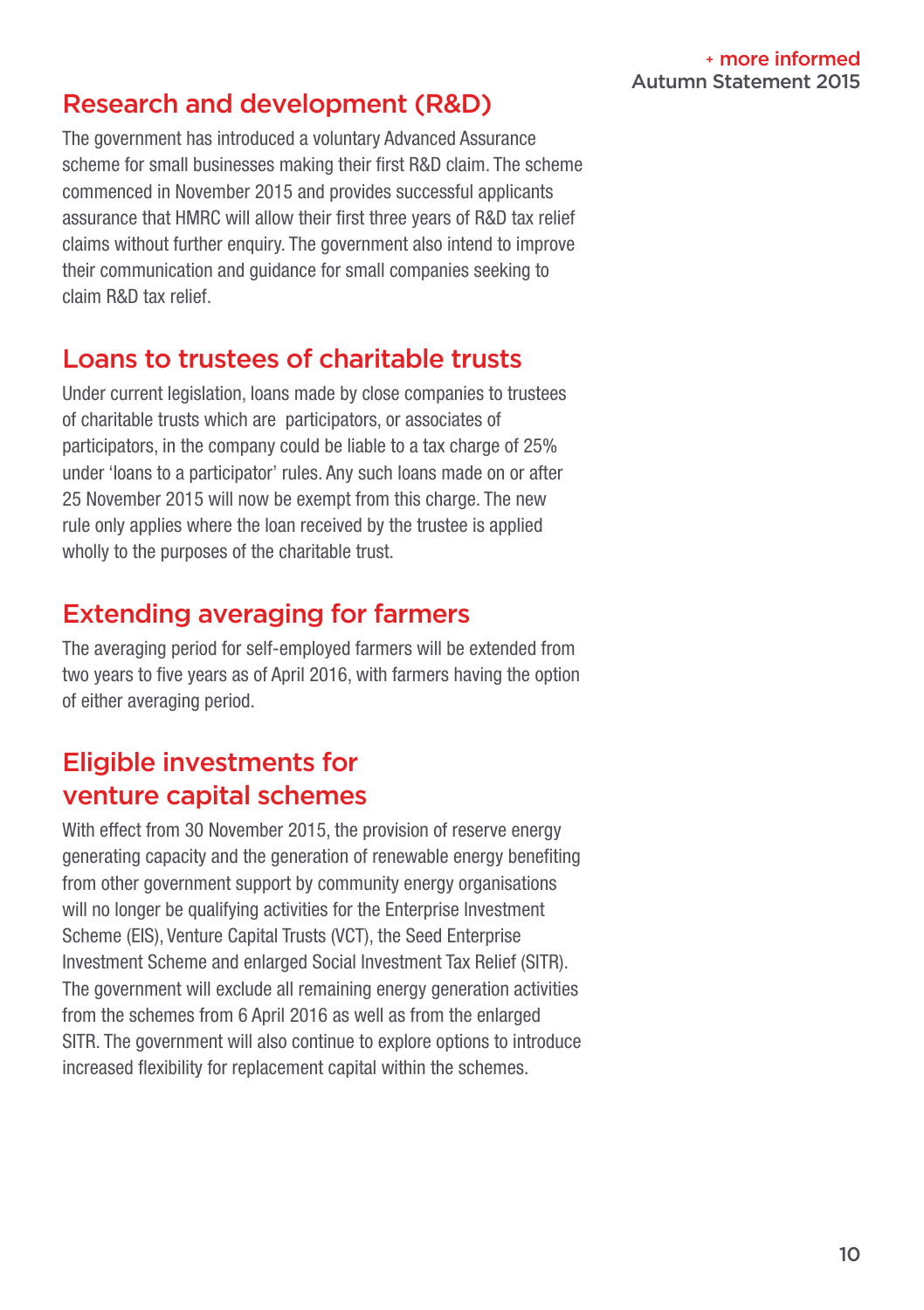# Corporate debt and new accounting standards

The government will legislate to update the tax rules for company debt to ensure that they interact correctly with new accounting standards in three specific circumstances. Details of the circumstances will be contained in the draft Finance Bill 2016 clauses to be issued in early **December** 

# Company distributions

Later this year the government will publish a consultation on the rules concerning company distributions. There will also be a Targeted Antiavoidance Rule to prevent opportunities for income to be converted to capital in order to gain a tax advantage.

# Anti-avoidance

Specific anti-avoidance amendments have been made or are proposed in relation to the following:

- $\blacksquare$  The intangible fixed asset rules for partnerships with corporate members, which apply to transactions involving transfers of intangible fixed assets to the partnership that take place on or after 25 November 2015. With regard to transactions that occurred before 25 November 2015, the measure will have effect in relation to the accounting debits and credits accruing on or after that date.
- $\Box$  Capital allowances and leasing which will apply to certain agreements entered into on or after 25 November 2015.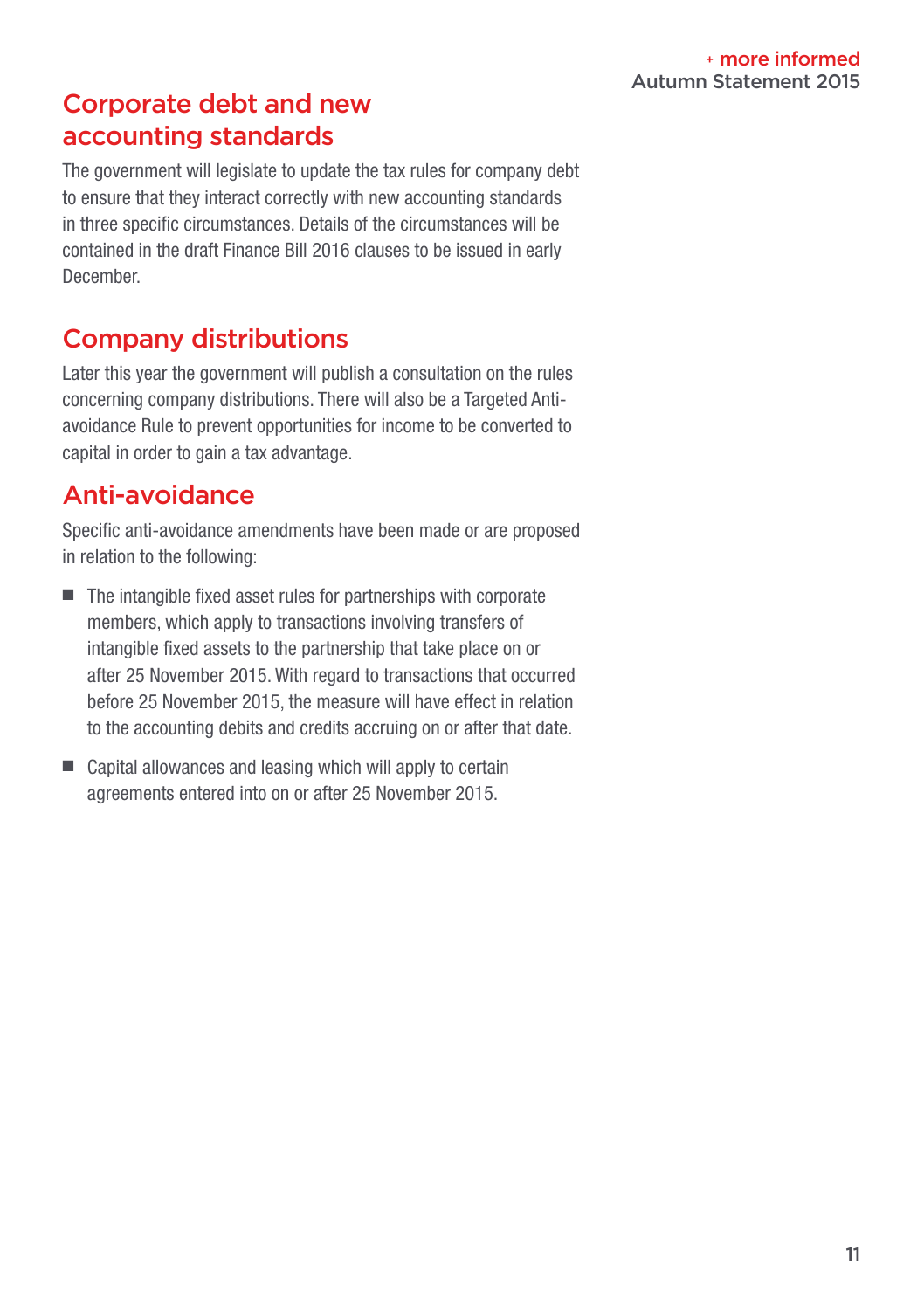# Employment Taxes

### Employer-provided cars

The scale of charges for working out the taxable benefit for an employee who has use of an employer provided car are now announced well in advance. Cars are taxed by reference to bands of CO2 emissions. From 6 April 2015 the percentage applied by each band went up by 2% and the maximum charge is capped at 37% of the list price of the car.

From 6 April 2016 there will be a further 2% increase in the percentage applied by each band with similar increases in 2017/18 and 2018/19. For 2019/20 the rate will increase by a further 3%. It had been expected that the 3% diesel supplement would be removed from 6 April 2016, however this 3% differential will now be retained until April 2021.

#### NIC for apprentices under 25

The government will abolish employer NIC up to the upper earnings limit for apprentices aged under 25. This will come into effect from 6 April 2016. Draft regulations have been issued to define a relevant apprentice. An apprentice needs to:

- $\blacksquare$  be working towards a government recognised apprenticeship in the UK which follows a government approved framework/standard
- $\blacksquare$  have a written agreement, giving the government recognised apprentice framework or standard, with a start and expected completion date.

## NIC for apprentices under 25

The government will abolish employer NIC up to the upper earnings limit for apprentices aged under 25. This will come into effect from 6 April 2016. Draft regulations have been issued to define a relevant apprentice. An apprentice needs to:

- $\blacksquare$  be working towards a government recognised apprenticeship in the UK which follows a government approved framework/standard
- $\blacksquare$  have a written agreement, giving the government recognised apprentice framework or standard, with a start and expected completion date.

#### Comment

The proposals exclude apprenticeships which do not follow government approved frameworks, also known as common law apprenticeships.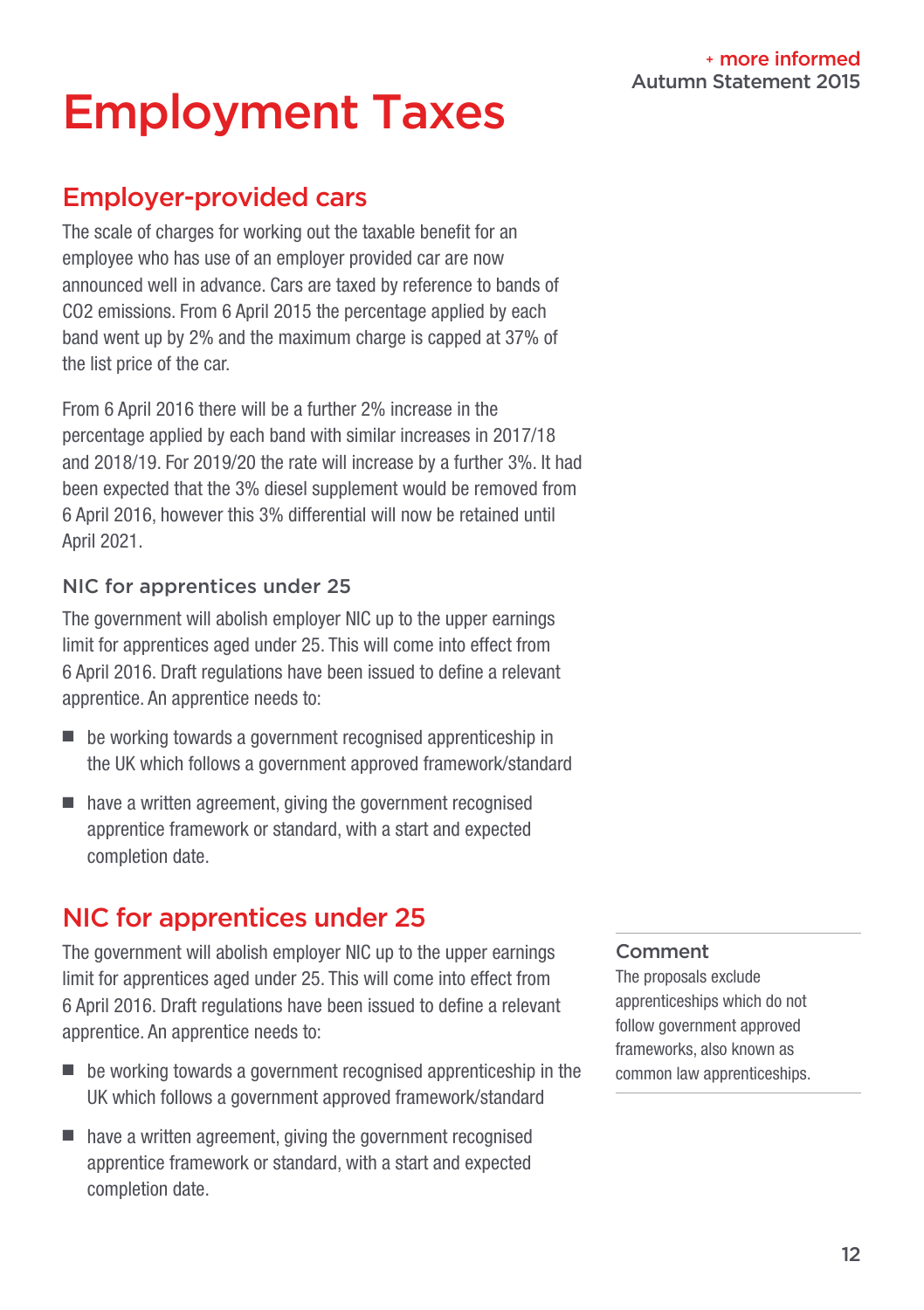## Apprenticeship levy

The government will introduce the apprenticeship levy in April 2017. It will be set at a rate of 0.5% of an employer's paybill, which is broadly total employee earnings excluding benefits in kind, and will be paid through PAYE. Each employer will receive an allowance of £15,000 to offset against their levy payment. This means that the levy will only be paid on any paybill in excess of £3 million.

#### National Living Wage

The government will introduce a new National Living Wage (NLW) for workers aged 25 and above, by introducing a premium on top of the National Minimum Wage (NMW). From April 2016, the NLW will be set at £7.20 an hour. This rate is 50p higher than the current NMW rate.

#### Review of employee benefits

From 6 April 2016 a number of changes are introduced relating to the tax treatment of employee benefits in kind and expenses:

- $\blacksquare$  The £8,500 threshold below which employees do not pay income tax on certain benefits in kind will be removed. There will be new exemptions for carers and ministers of religion.
- $\blacksquare$  There will be a statutory exemption for certain expenses reimbursed to an employee. This will replace the current system where employers have to apply for a dispensation to avoid having to report non-taxable expenses (on forms P11D).
- $\blacksquare$  HMRC will be able to issue Regulations to allow employers to include taxable benefits in pay and thus account for PAYE on the benefits. Employers will therefore not have to include these items on forms P11D.

#### NIC Employment Allowance

The NIC Employment Allowance was introduced from 6 April 2014. It is an annual allowance which is available to many employers and can be offset against their employer NIC liability.

From April 2016, the government will increase the NIC Employment Allowance from £2,000 to £3,000 a year. The increase will mean that businesses will be able to employ four workers full time on the new NLW without paying any NIC.

To ensure that the NIC Employment Allowance is focused on businesses and charities that support employment, from April 2016, companies where the director is the sole employee will no longer be able to claim the Employment Allowance.

#### Comment

The statutory exemption for reimbursed expenses will mean that all employees will automatically get the tax relief they are due on qualifying expenses payments.

If an employer wants to pay a set rate to employees for certain expenses, the employer will be able to apply to HMRC for approval to pay or reimburse expenses of employees at a rate set out in the application. HMRC can agree (an approval notice) if they are happy that the payment is a reasonable estimate of the amount of expenses actually incurred.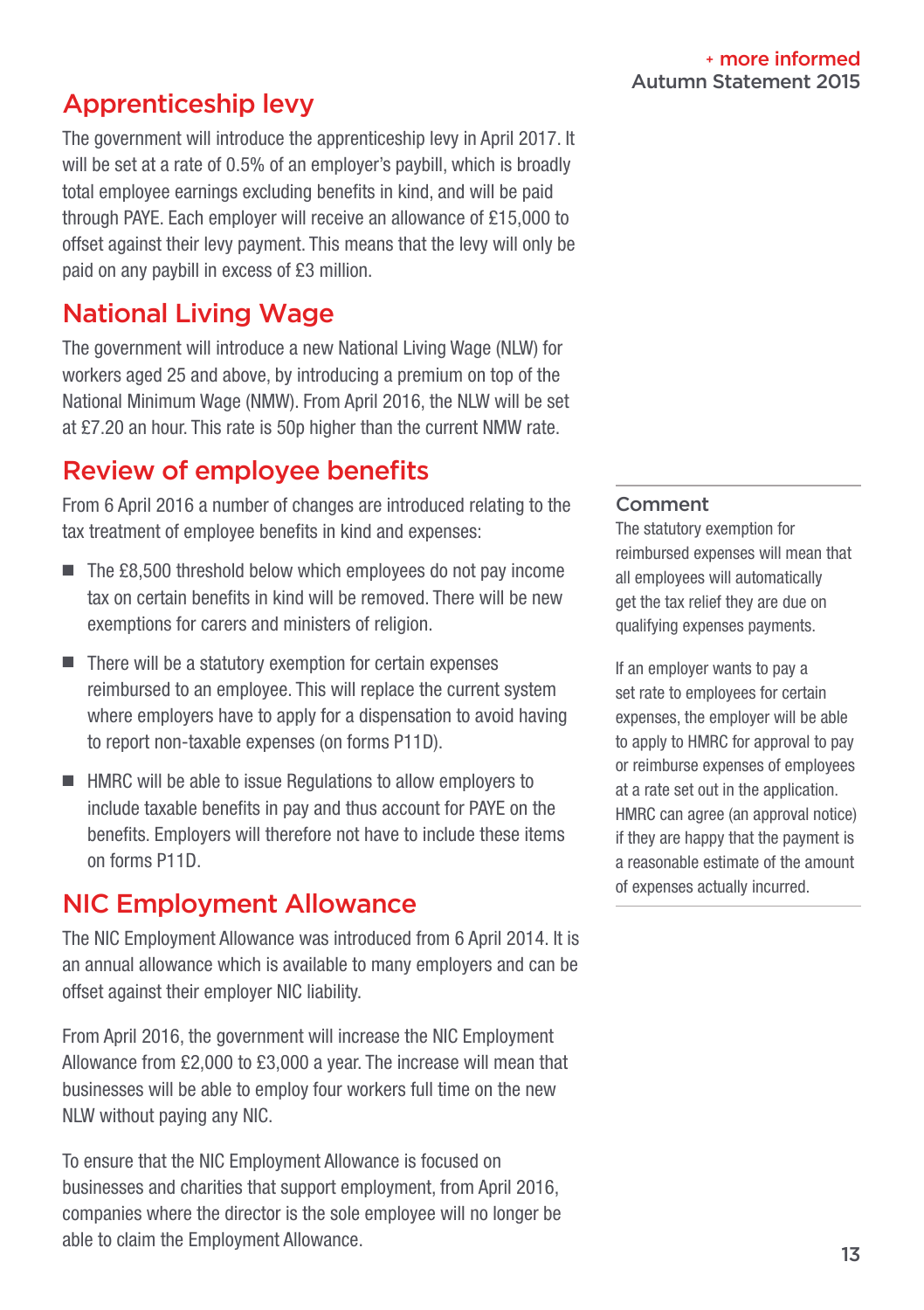# Review of employment status

The government has responded to the final report of the Office of Tax Simplification (OTS) review of employment status and is taking forward the majority of recommendations.

# Taxation of accommodation benefits

Following recommendations from the 2014 OTS report on simplifying the administration of employee benefits and expenses, the government will publish a call for evidence on the current tax treatment of employer provided living accommodation.

## Tax relief for intermediaries on travel and subsistence

The government will legislate to restrict tax relief for travel and subsistence expenses for workers engaged through an employment intermediary, such as an umbrella company or a personal service company. Following consultation, relief will be restricted for individuals working through personal service companies where the intermediaries legislation applies. This change will take effect from 6 April 2016.

# Salary sacrifice

The government remains concerned about the growth of salary sacrifice arrangements and is considering what action, if any, is necessary. The government will gather further evidence, including evidence from employers, on salary sacrifice arrangements to inform its approach.

## Pensions auto enrolment minimum contribution rates

Pensions auto enrolment introduces a statutory obligation on employers to automatically enrol eligible employees in a pension scheme and pay pension contributions for the employees from the employer's staging date. The contributions are being phased in with total minimum contribution rates initially set at 2% of qualifying earnings of which the minimum employer contribution is 1%. The contribution rates were set to increase from October 2017 to 5% (2% employer minimum) and 8% (3% employer minimum) from October 2018.

The government has announced that they will delay these two scheduled increases in automatic enrolment minimum contribution rates by six months each, to align these changes with the start of the tax year.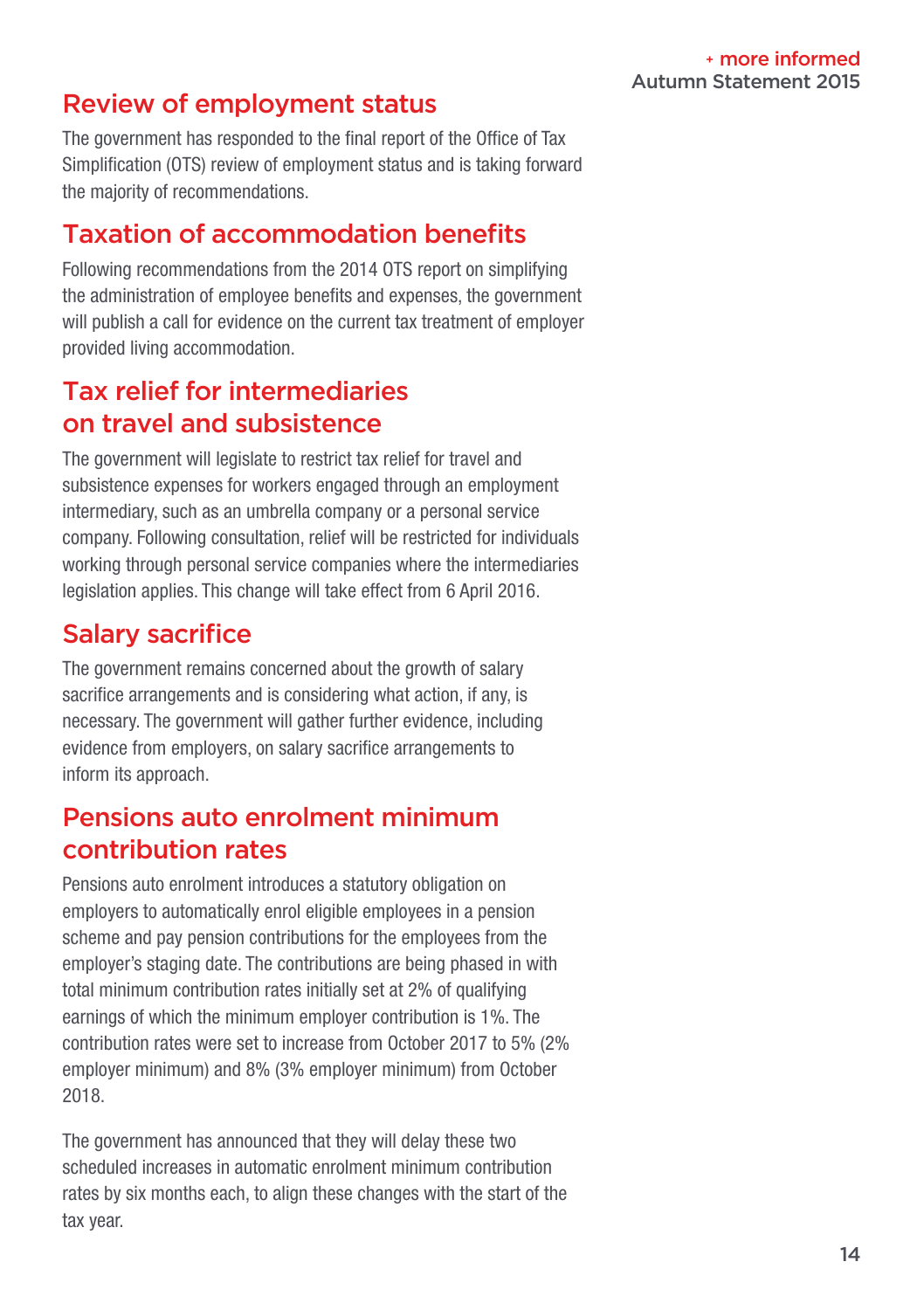# Real Time Information (RTI) 'on or before' reporting

The two year temporary relaxation, allowing existing micro-employers to report all payments they make in a tax month on or before the last payday in the tax month rather than on or before each and every payday, will end as planned on 5 April 2016.

This will align the treatment for existing micro-employers with all other employers.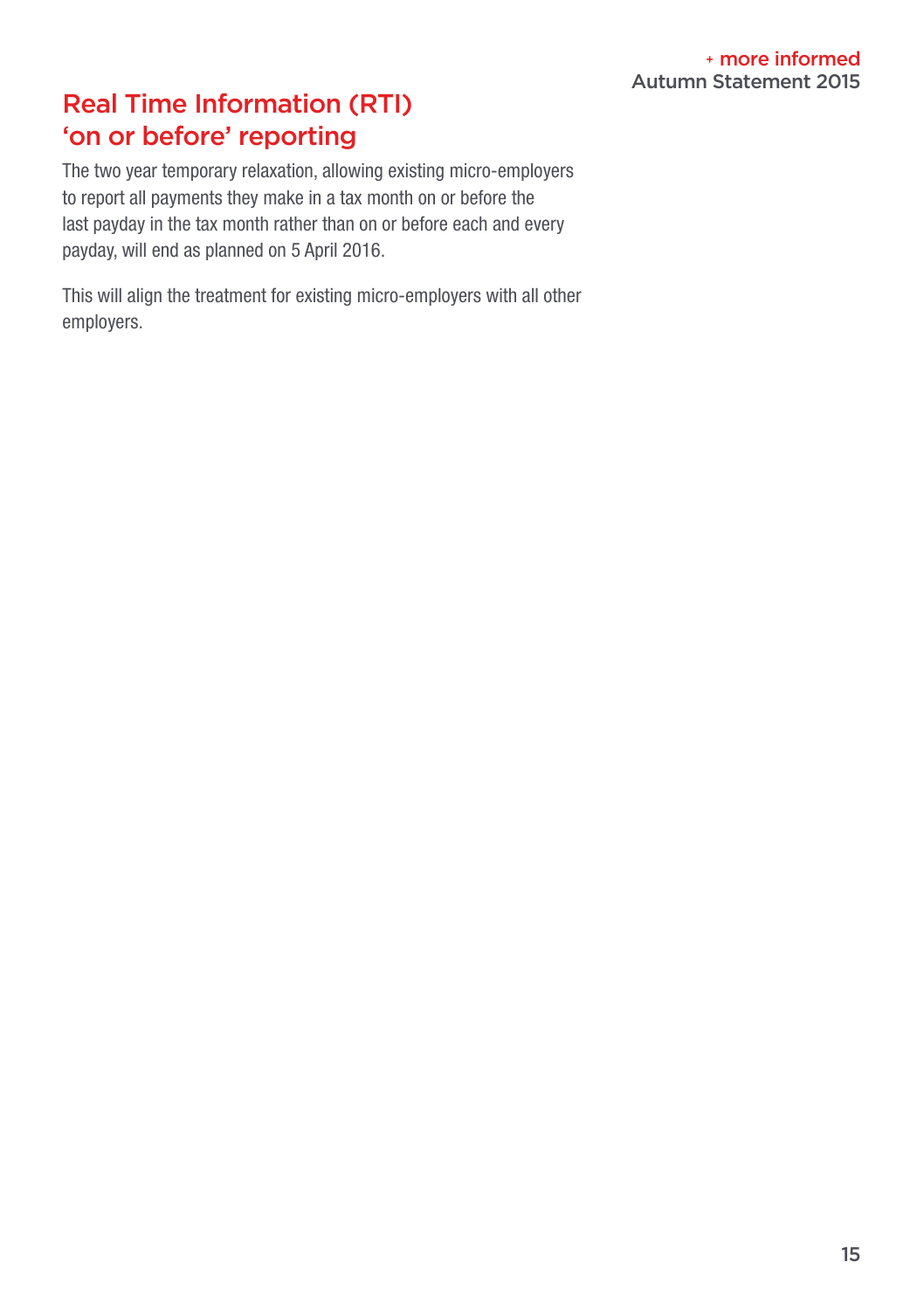# Capital Taxes

# Capital gains tax (CGT) rates and annual exemption

No changes have been announced in respect of CGT rates or the annual exemption.

#### CGT: payment window

From April 2019, a payment on account of any CGT due on the disposal of residential property will be required to be made within 30 days of the completion of the disposal. This will not affect gains on properties which are not liable for CGT due to Private Residence Relief.

# Deeds of variation

Following the review announced at March Budget 2015, the government will not introduce new restrictions on how deeds of variation can be used for tax purposes but will continue to monitor their use.

#### Comment

Currently, CGT is not payable on a disposal of an asset until 31 January following the tax year in which a disposal is made. So a disposal made on the 6 April 2016 will not result in a tax bill until 31 January 2018.

This measure is another blow for buy to let landlords.

#### Comment

A deed of variation allows a beneficiary under a will or an intestacy to re-direct part or all of the estate they have received to another person. Subject to meeting certain conditions, the parties to a deed can choose that the terms of the deed will be treated for IHT and/or CGT purposes as if they been part of the deceased's will.

Deeds can therefore be very effective at changing tax liabilities.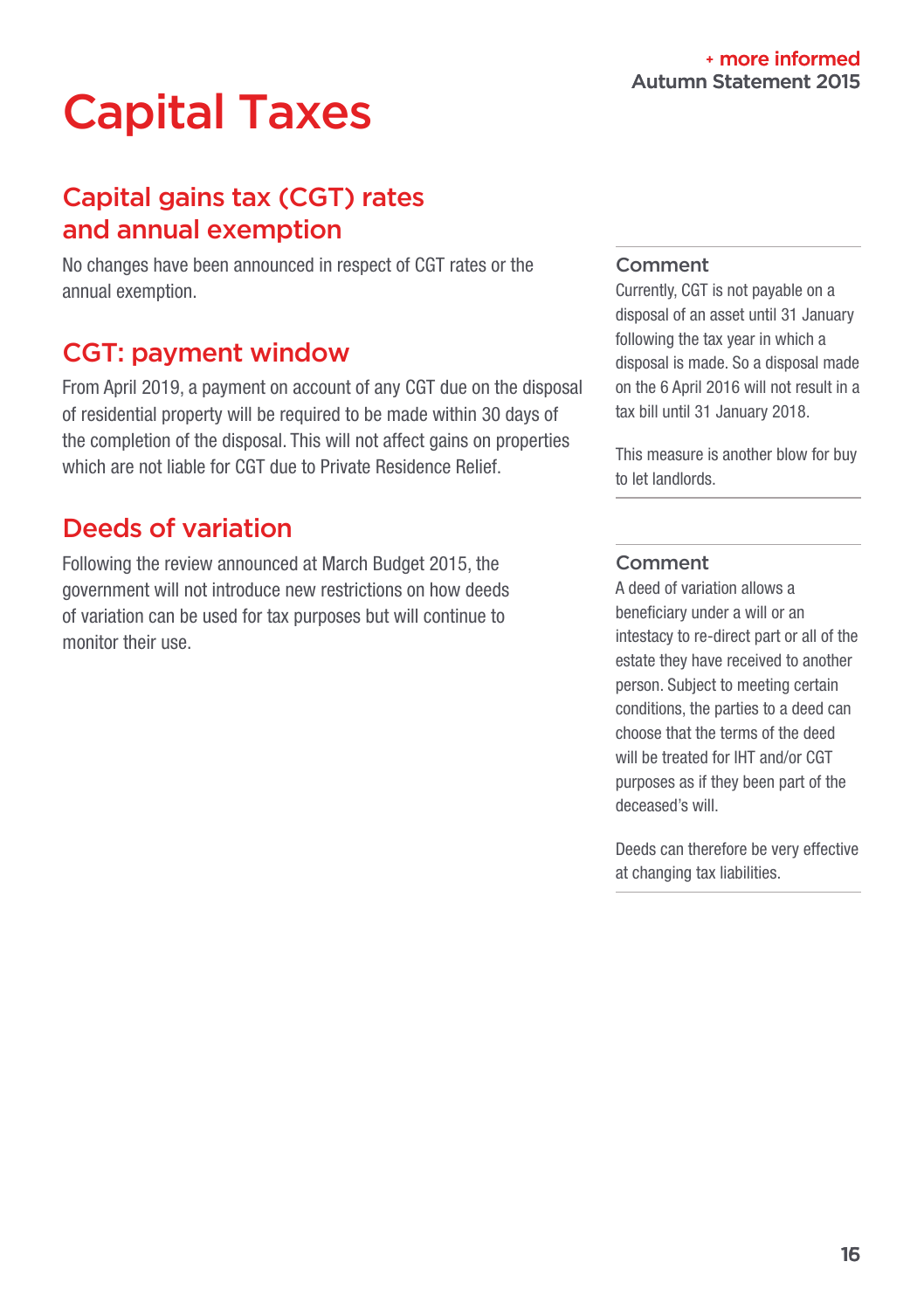#### Inheritance tax (IHT) nil rate band

The IHT nil rate band is currently frozen at £325,000 and will remain at this figure until April 2021.

#### IHT residence nil rate band

An additional nil rate band has been introduced where a residence is passed on death to direct descendants such as a child or a grandchild. In addition, the property can pass to a current or surviving spouse or civil partner of a direct descendant. The band is not available for deaths before 6 April 2017. The band will initially be £100,000 in 2017/18, rising in stages to £175,000 by 2020/21.

The residence nil rate band can only be used in respect of one residential property which has, at some point, been a residence of the deceased. There is a tapered withdrawal of the residence nil rate band for estates with a net value (after deducting any liabilities but before reliefs and exemptions) of more than £2 million.

The residence nil rate band cannot be greater than the value of the property at the date of death.

#### Increasing the residence nil rate band for surviving spouses

A surviving spouse may be entitled to an increase in the residence nil rate band if the spouse who died earlier has not used, or was not entitled to use, their full residence nil rate band. The increase applies even if the earlier death was before 6 April 2017.

The calculations involved are potentially complex but the increase will often result in a doubling of the residence nil rate band for the surviving spouse.

#### Proposed relief for downsizing

Proposals will be introduced in Finance Bill 2016 to provide an increase in the residence nil rate band where the value of the property into which a person has downsized limits the amount of the residence nil rate band available on death. The proposals will also provide a residence nil rate band where a person has ceased to own a home, for example, by moving into a care home. It will be available when a person downsizes or ceases to own a home on or after 8 July 2015 and assets of an equivalent value, up to the value of the residence nil rate band, are passed on death to direct descendants.

#### Comment

The potential increase in the nil rate band is to be welcomed by many individuals but the increase has introduced considerable complexity to IHT. From April 2017 we have three nil rate bands to consider. The standard nil rate band has been a part of the legislation from the start of IHT in 1986. In 2007 the ability to utilize the unused nil rate band of deceased spouse was introduced enabling many surviving spouses to have a nil rate band of up to £650,000. By 6 April 2020 some surviving spouses will be able to add £350,000 in respect of the residence nil rate band to arrive at a total nil rate band of £1 million. However this will only be achieved by careful planning and, in some cases, it may be better for the first deceased spouse to have given some assets to the next generation and use up some or all of the available nil rate bands.

#### Example

Joe and Jill were married. Joe died in 2010 and his total estate was under £2 million. Jill dies in May 2017 and her house is bequeathed to her children. If her total estate is under £2 million the potential residence nil rate band is £200,000 (2 X £100,000). If the value of the property is less than £200,000, the increase in the nil rate band is limited to the value of the property.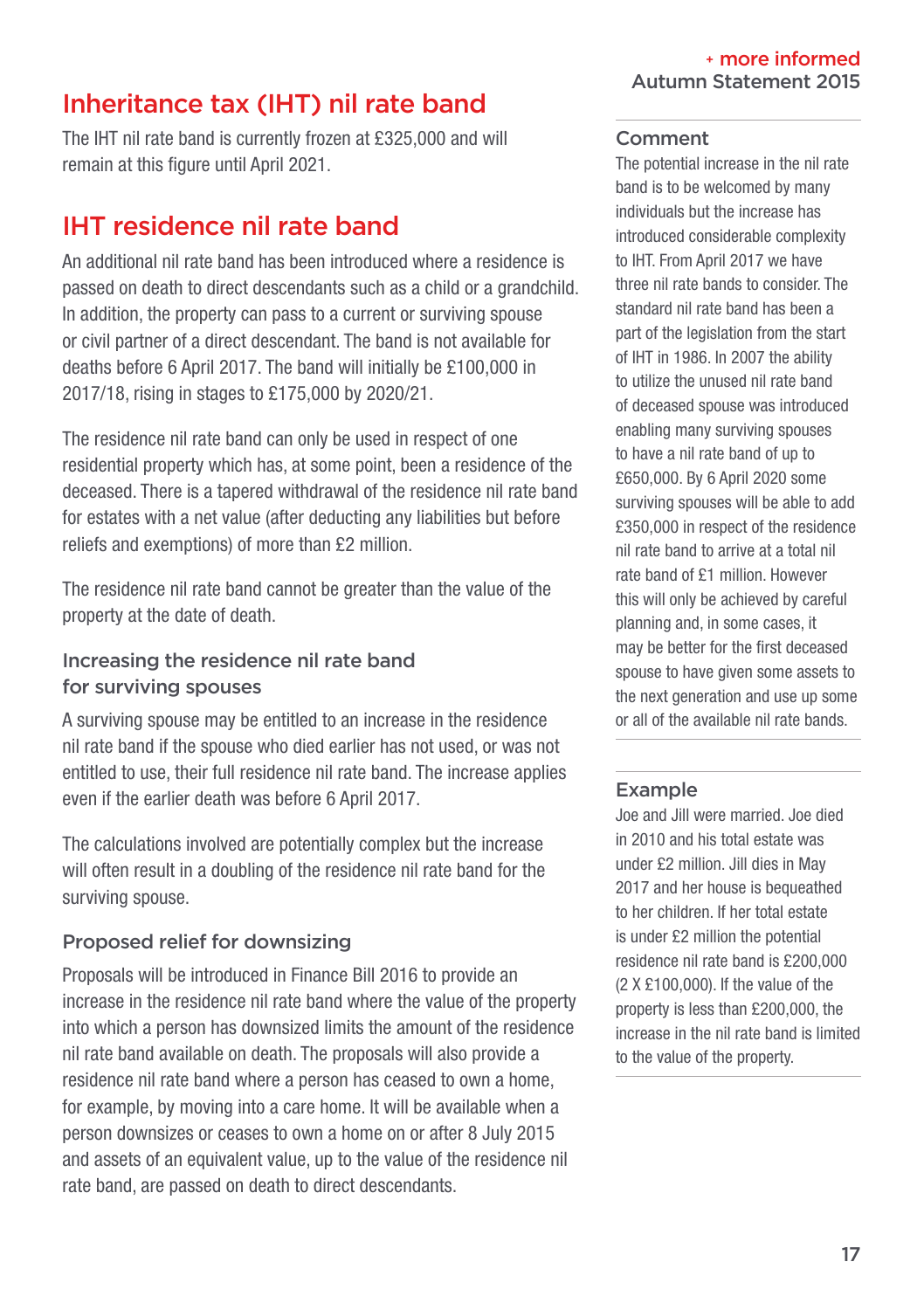# Other matters

# Stamp duty land tax (SDLT): additional properties

Higher rates of SDLT will be charged on purchases of additional residential properties (above £40,000), such as buy to let properties and second homes, from 1 April 2016. The higher rates will be three percentage points above the current SDLT rates.

The higher rates will not apply to purchases of caravans, mobile homes or houseboats, or to corporates or funds making significant investments in residential property. The government will consult on the policy detail, including on whether an exemption for corporates and funds owning more than 15 residential properties is appropriate.

# SDLT: changes to the filing and payment process

The government will consult in 2016 on changes to the SDLT filing and payment process, including a reduction in the filing and payment window from 30 days to 14 days. These changes will come into effect in 2017/18.

## Tax evasion

The government has announced a number of measures aimed at tax evasion. These include:

- $\blacksquare$  a new criminal offence that removes the need to prove intent for the most serious cases of failing to declare offshore income and gains
- $\blacksquare$  an increase in civil penalties for deliberate offshore tax evasion, including the introduction of a new penalty linked to the value of the asset on which tax was evaded
- $\blacksquare$  introducing civil penalties for those who enable offshore tax evasion
- $\blacksquare$  a new criminal offence for corporates which fail to prevent their agents from criminally facilitating tax evasion by an individual or entity.

#### **Comment**

The Chancellor stated that 'more and more homes are being bought as buy to lets or second homes' and 'frankly, people buying a home to let should not be squeezing out families who can't afford a home to buy'.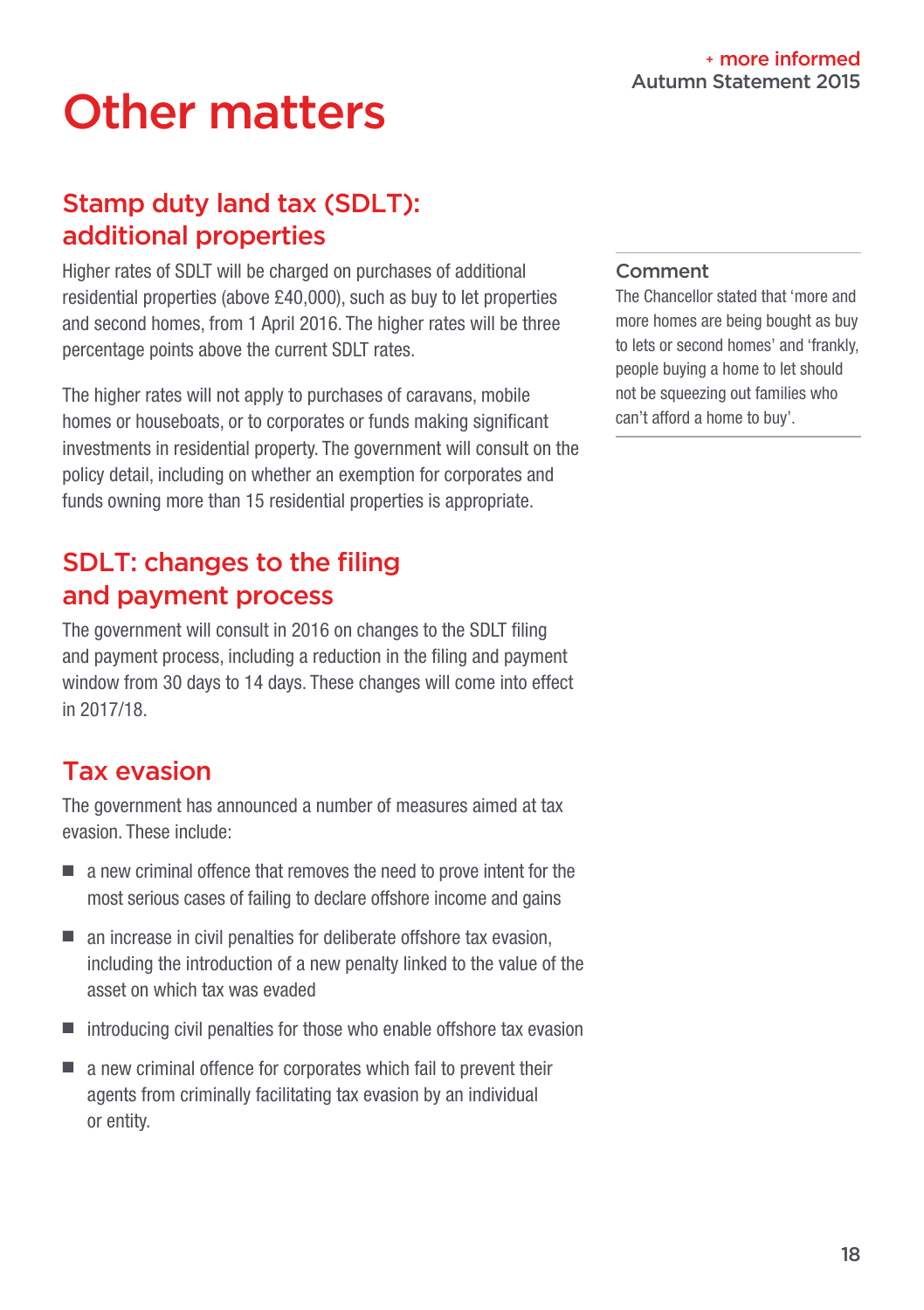## Making tax digital

The government will publish 'plans to transform the tax system' and will consult on the details in 2016. Most businesses, self-employed people and landlords will be required to keep track of their tax affairs digitally and update HMRC at least quarterly via their digital tax account. This will not apply to individuals in employment, or pensioners, unless they have secondary incomes of more than £10,000 per year.

#### Simple assessment

The government will publish draft legislation that will enable a new process for paying tax. This will be used for taxpayers in self assessment who have simple tax affairs where HMRC already holds all the data it needs to calculate the tax liability, and where existing payment processes are not available. Taxpayers will be sent a calculation which will be a legally enforceable demand for payment, and taxpayers will be able to challenge and appeal these calculations. This process will come into effect in the 2016/17 tax year.

## Taxation of sporting testimonials

The government will legislate to simplify the tax treatment of income from sporting testimonials. From 6 April 2017, all income from sporting testimonials and benefit matches for employed sportspersons will be liable to income tax. However, an exemption of up to £50,000 will be available for employed sportspersons with income from sporting testimonials that are not contractual or customary. This legislation will apply where the sporting testimonial is granted or awarded on or after 25 November 2015, and only to events that take place after 5 April 2017.

## Gift Aid Small Donations Scheme (GASDS)

GASDS allows eligible charities and Community Amateur Sports Clubs to claim a Gift Aid style payment on small cash donations of up to £20. From April 2016, the annual donation amount which can be claimed through the GASDS will increase to £8,000. The government is going to review the operation of this scheme to ensure it is operating as effectively as possible.

#### VAT on sanitary products

The government has set up a new fund that will make available £15 million a year, equivalent to the annual VAT raised on sanitary products, to support women's charities. This will continue over the course of this Parliament, or until EU rules are amended to enable the UK to apply a zero rate.

#### Comment

A digital tax account will enable a taxpayer to get a real-time view of their tax affairs and see how their tax is calculated. Businesses which pay more than one tax (such as income tax, VAT and PAYE) will be able to view their total liabilities across all taxes.

The government will invest £1.3 billion to 'transform HMRC into one of the most digitally advanced tax administrations in the world'.

#### Comment

This is an example of social media in action. A petition, signed by 300,000 people, argued that no VAT should be charged on sanitary products. VAT is already charged at the lowest 5% rate allowable under European law. The suggestion to use the funds for charitable purposes was made to the Chancellor by an MP and is similar to the way the government use LIBOR fines.